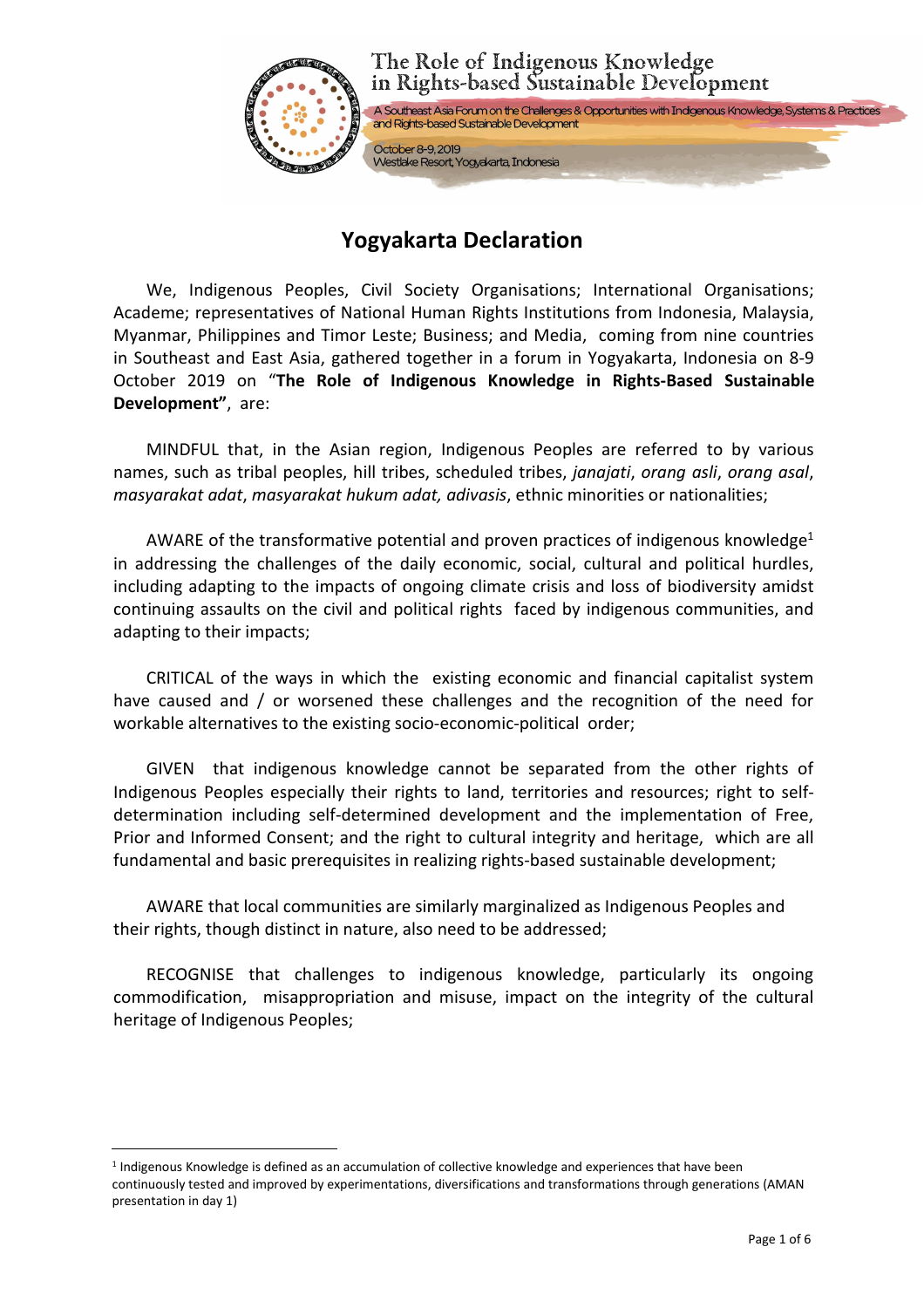DETERMINED to push for greater recognition, respect, protection, support and promotion of indigenous knowledge as mandated and needs to be implemented by Parties to international instruments and platforms such as Universal Declaration on Human Rights (UDHR), United Nations Declaration on the Rights of Indigenous Peoples (UNDRIP), United Nations Convention on Biological Diversity (UNCBD), Intergovernmental Science-Policy Platform on Biodiversity and Ecosystem Services (IPBES), United Nations Framework Convention on Climate Change (UNFCCC), Paris Agreement including through the Green Climate Fund and the Local Communities and Indigenous Peoples Platform thereby also opening up opportunities for Indigenous Peoples;

EMPHASIZING the importance and complementarity of the roles of indigenous elders, women and the youth in reviving and transforming customary governance systems, in ensuring inter-generational transfer of indigenous knowledge including by establishing indigenous schools and other educational spaces; revising existing curricula as appropriate; deploying new approaches in instruction, including new technologies in information dissemination and the use of media in enhancing indigenous literacy amongst indigenous and non-indigenous communities, and integation of indigenous knowledge in conventional climate services;

MINDFUL that, at the regional level in Southeast Asia, some States continue to be unwilling to recognize Indigenous Peoples exhibiting a continuing lack of political will to further enhance its position on the issue and to welcome their active involvement in policy discussions concerning their well-being and economic development;

EXTREMELY CONCERNED about the increasing instances of threats and violence against indigenous communities particularly environment and human rights defenders plus the intensifying criminalization of communities exerting efforts to conserve and maintain whatever is left of their territories with the ongoing threat of large-scale economic activities, large-scale infrastructure and development projects, and external conservation initiatives that largely displace indigenous communities as well as conservation initiatives that have similar negative impacts on indigenous communities;

SUPPORTIVE of the efforts of national human rights institutions in continuing comprehensive national inquiries or cases monitor, investigations, researches, and continued awareness-raising among government agencies and corporations of their obligations concerning human rights and the rights of Indigenous Peoples while finding ways to elevate these concerns to the level of other regional and international bodies and continuing promotion of the achievement of the SDGs and access to justice;

WHEREFORE, in view of these premises, we have come up with the following views, sentiments and updates on the specific topics that we took up in small-group discussions and break-out sessions during the forum:

#### **Culture Values and Identity**

REAFFIRMING that the existence of indigenous knowledge rest on how the next generation especially the young at present re-root itself to its indigenous history and culture, relive the traditions and reposition itself in the modern setting, and ensure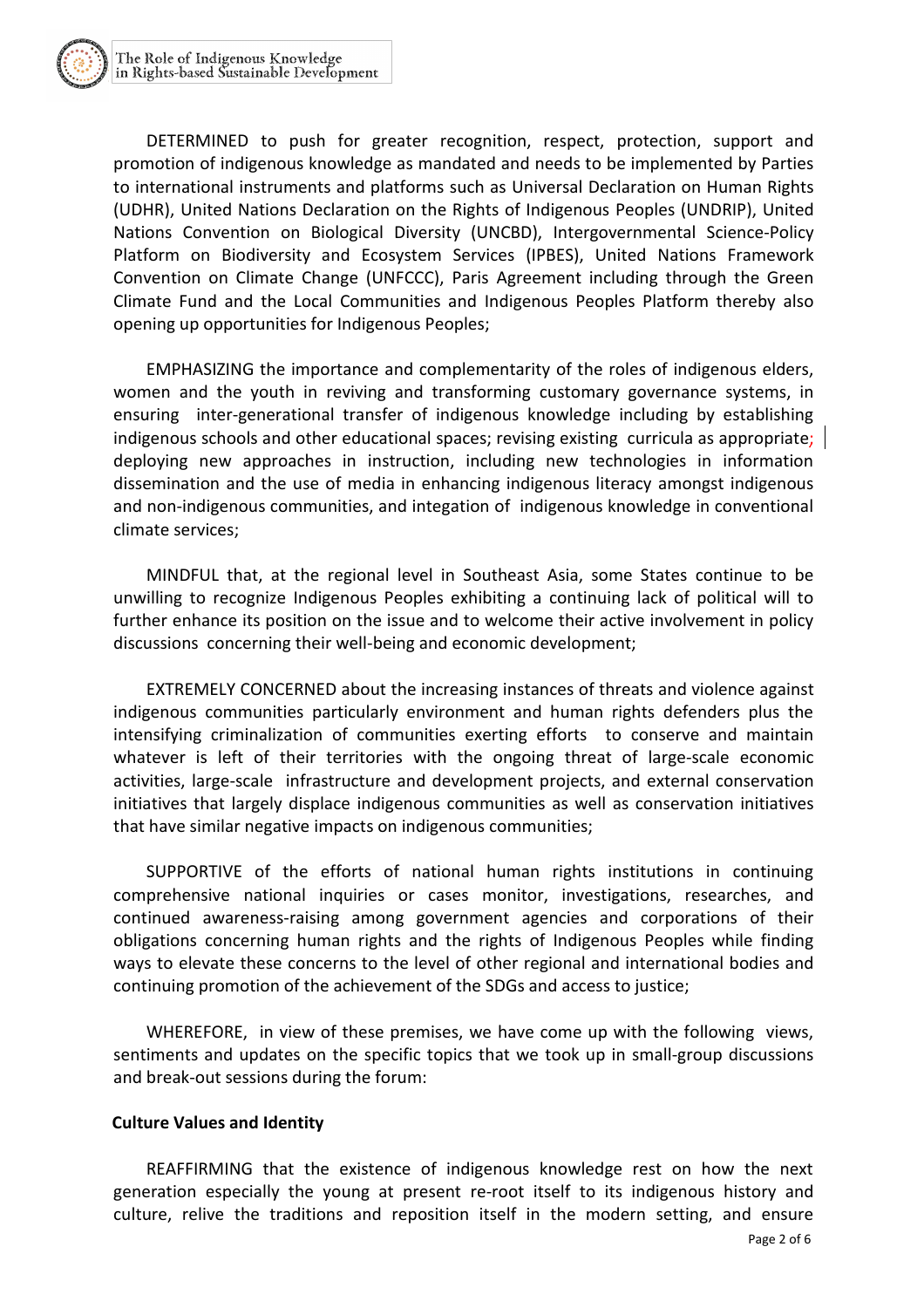

continuing dissemination to enable a wise and creative resistance in defending cultural identity.

#### **Food Sovereignty**

ASSERTING that food sovereignty not only rest on how we freely govern our territories but also requires the security of Indigenous Peoples to our ancestral domains and territories and the protection of the integrity of indigenous knowledge and the role of women as knowledge-keepers and that traditional food systems, including protection of local seeds and genetic resources, are also shielded from the domination of industrial agriculture and the pervasiveness of the culture of consumption. The loss of food varieties and eroding local knowledge on farming practices are but the results of continuing displacement of our communities from their traditional grounds by plantations, extractive industries and other development impacts, including overfishing and invasive alien species.

#### **Sustainable Development Goals (SDGs)**

ENSURING the meaningful participation of Indigenous Peoples as rights-holders in decision-making processes at all levels and avoid top-down approach in planning and implementation. More importantly, Indigenous Peoples should be always visible in all these plans acknowledging that the SDGs also offer opportunities and possible collaborative partnerships among Indigenous Peoples' organisations and other entities

#### **Mining & Rights to Resources**

NOTING the assessment by Stockholm Environment Institute on how rights in extractive industries are claimed by local communities in some countries in South and Southeast Asia show some positive outcomes; While in Indonesia, the effort of the national human rights institutions in conducting a national inquiry the rights of indigenous peoples over forest zones in 40 case studies including several complaints against the activities of mining companies have yielded concrete recommendations that are addressed bysome government agencies;

RECOGNISING that further discussions in this Forum on access to resources demonstrate the importance of ensuring that the rights of Indigenous Peoples are recognised and strengthened including on ongoing efforts in the utillisation of biological resource and indigenous knowledge through new technologies, in the face of continuing biopiracy and privatization of the lands of the commons;

#### **Climate Change Adaptation and Resilience**

RECOGNISING that Indigenous Peoples have contributed the least to greenhouse gas emissions but the impacts of climate change are already exacerbating their vulnerabilities aside from causing additional threats and loss and damage to their lands and territories including indigenous knowledge. Whilst, false solutions especially dams and land-grabs are intensifying, thereby increasing the need for greater recognition and support of Indigenous Peoples' rights for them to defend their lands, territories and resources, recognition of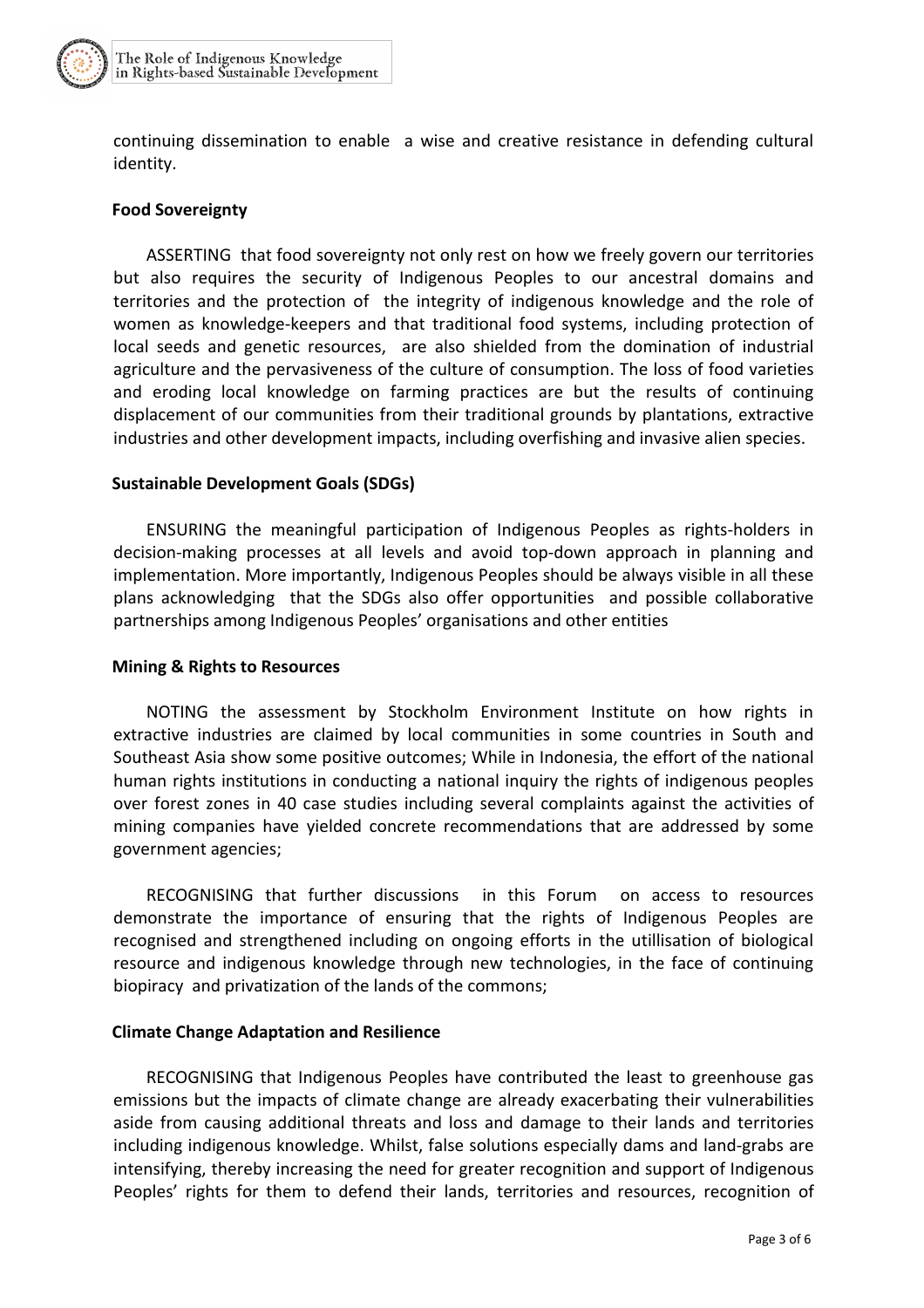rights and recognise that indigenous knowledge also provide solutions to significantly enhance their resilience and adaptation.

FINALLY, to enable these views, sentiments and updates to be easily acted upon and monitored by all concerned, from the government, national human rights institutions, UN agencies and institutions and our own respective organizations, we all agree to put forward the following:

# **GENERAL RECOMMENDATIONS**

Denial of the importance of indigenous knowledge is a reflection of historical and continued discrimination of Indigenous Peoples as primitive, uneducated and ignorant, therefore we recommend to:

# **The Governments**

- 1. To continue to recognise, respect, protect and fulfill Indigenous Peoples' rights specifically to their indigenous knowledge systems and practices as articulated in, among others, article 30 of UNDRIP, and maintaining their importance and relevance in consideration with other knowledge systems;
- 2. To support and assist Indigenous Peoples to undertake the necessary protection measures in addressing the continuing erosion of local languages and support their revival through formal, informal and other means, and through inclusive language policies;
- 3. To ensure equal support for every Indigenous and ethnic group without any discrimination;
- 4. To genuinely and meaningfully implement and mainstream Free Prior and Informed Consent (FPIC) in development and policies;
- 5. To ensure Indigenous Peoples' rights to their resources including the right to access and manage these resources;
- 6. To recognize, respect and promote the rights of Indigenous Peoples within the 2030 Agenda, as well as support processes to ensure accountability, incorporate and implement these rights, and develop national action plans on the SDGs with the meaningful participation of Indigenous Peoples as well as collect and disaggregate data on Indigenous Peoples;
- 7. To ensure the meaningful participation of Indigenous Peoples as rights-holders in decision-making processes at all levels and avoid top-down approach in planning and implementation. To further realize this, Indigenous Peoples should be always visible in all plans carrying out SDGs acknowledging that the SDGs also offer opportunities and possible collaborative partnerships among Indigenous Peoples' organisations and other entities;
- 8. To enhance ambition in their nationally-determined contributions (NDCs) to the Paris Agreement and ensure recognition and respect for the rights of Indigenous Peoples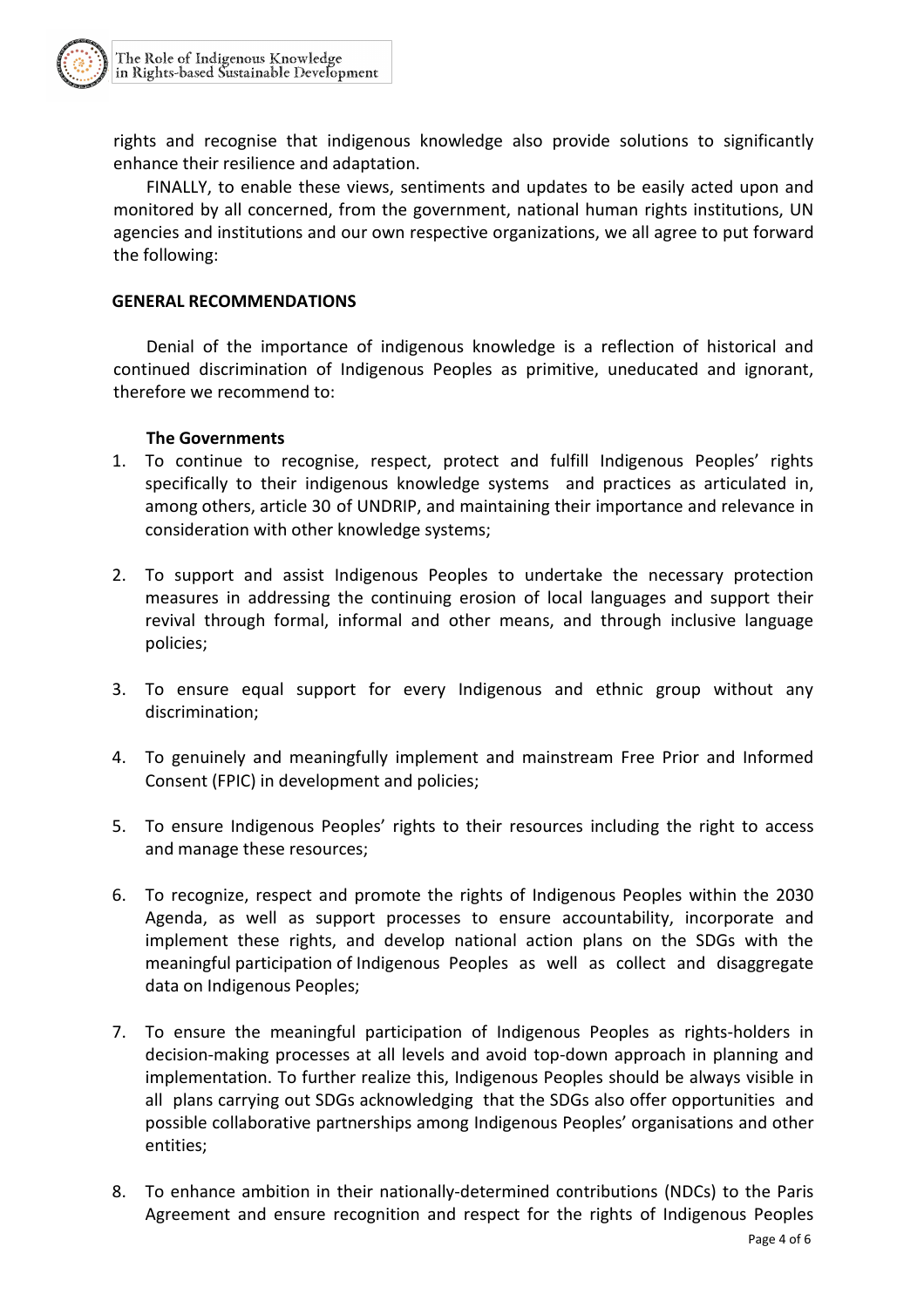and ensure Green Climate Fund Country Programmes include national priorities of Indigenous Peoples and support for direct and simplified access for resources;

- 9. To fully support the UNFCCC Local Communities and Indigenous Peoples Platform and provide tangible political, financial and administrative support to ensure that Indigenous Knowledge Systems and Practices will inform the implementation of national determined contributions (NDCs); and
- 10. To work closely with and specifically deploy resources in terms of funds and personnel to realize the aspirations of Indigenous Peoples particularly those enumerated below that are to be acted upon by the indigenous peoples groups/organizations and their support groups, including civil society organizations.

# **The National Human Rights Institutions (NHRIs)**

- 1. To continuously enhance the awareness of government agencies and state institutions on their obligation to respect, protect and fulfill Indigenous Peoples' rights;
- 2. To enhance the awareness of Indigenous Peoples on their rights and educate them on the mechanisms for claiming these rights;
- 3. To promote Indigenous Peoples rights in every level of society to build a culture of rights; and
- 4. To mainstream human rights and sustainable development goals (SDGs) and human rights to enhance Indigenous Peoples' rights.

# **The Indigenous Peoples groups/organizations and their support groups, including civil society organizations**

- 1. To defend their indigenous knowledge and the environment to promote not only their prosperity but also that of the global community;
- 2. To strengthen solidarity and maintain diversity to continue to fight for social justice;
- 3. To develop *Sekolah Adat* or school of living traditions, and family as channels for the maintenance of Indigenous Peoples' values and culture, including urban-rural youth learning and exchange;
- 4. To ensure food sovereignty by reviving local farming practices and local food production and gathering practices;
- 5. To plant and grow local seeds and crops as a resistance to import food domination and protection of local genetic resources;
- 6. To build the resilience of Indigenous Peoples through climate change mitigation and adaptation actions, through the strengthening of IKSPs;
- 7. To strengthen access to resources by building capacity and capability to manage and control the resources;